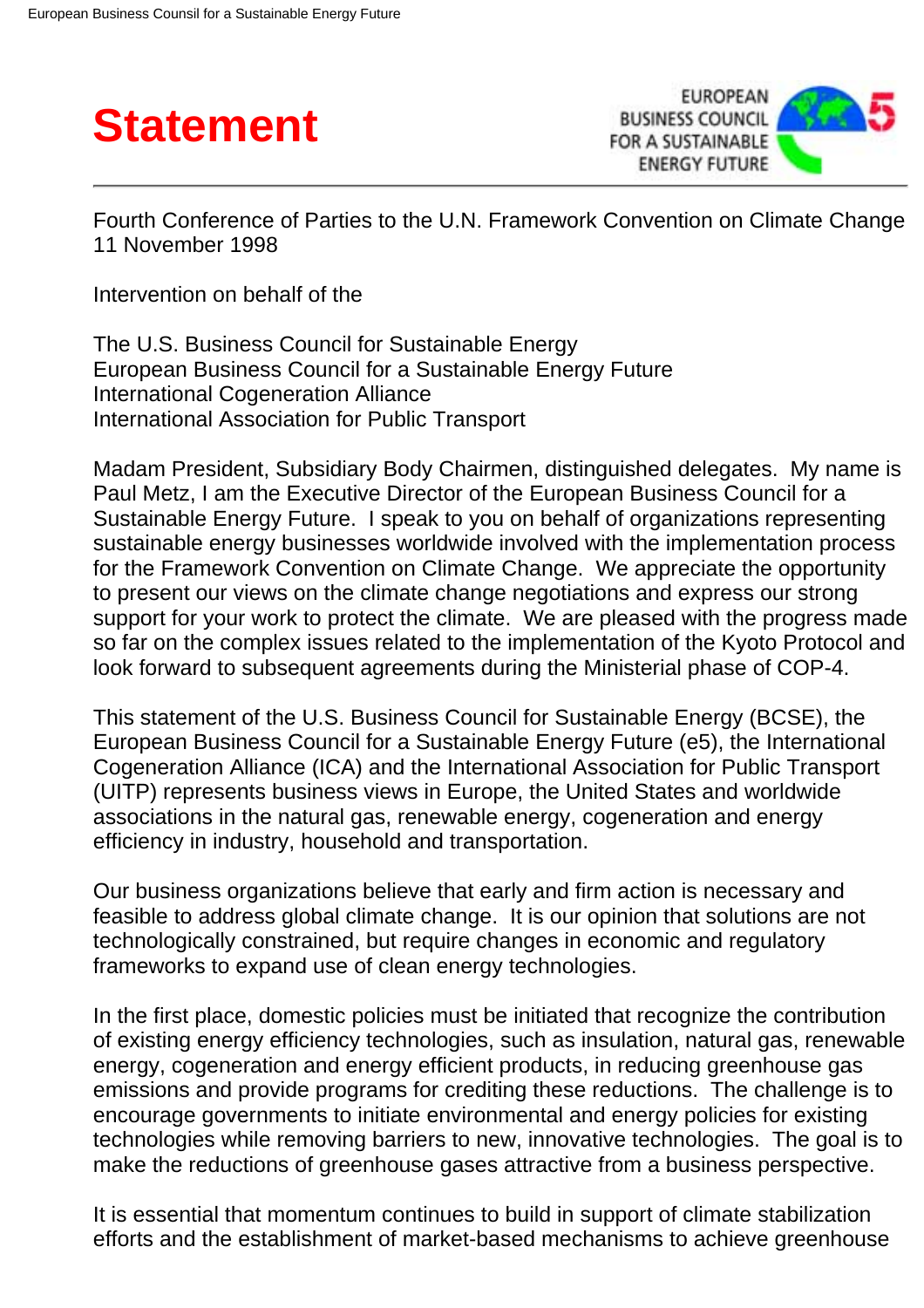gas reductions. Our companies are confident that cost-effective clean energy technologies exist today to address climate change while fueling sustainable economic growth worldwide. During this conference, we urge the Parties to focus on achieving agreement on outstanding issues, particularly those related to the development of the flexibility mechanisms under the Kyoto Protocol and fostering technology cooperation. Specifically, we urge the Parties to consider the following during COP-4:

- Adopt workplans with deadlines for each of the flexibility mechanisms. We believe the flexibility mechanisms should be considered collectively. However, we also maintain that the opportunities for greenhouse gas reductions provided by the CDM should not be discouraged due to delays in securing final agreement on the other mechanisms. An incremental approach will allow CDM projects to be initiated as early as 2000. We believe that the most important areas to develop criteria for early CDM projects are in energy supply and the efficient use of energy in the industrial, building and transportation sectors. These technologies will advance economic development and create jobs in developing countries.
- Support early action to reduce greenhouse gas emissions by Parties and companies. Specifically, the COP should provide retroactive certification of CDM projects initiated after January 1, 2000 provided the project ultimately meets CDM project criteria.
- Establish streamlined evaluation procedures for CDM projects that generate transparent and quantifiable greenhouse gas emissions reductions. Some CDM projects will use clean energy technologies and sources that generate clear and quantifiable greenhouse gas emissions reductions. Reliable projects should be encouraged in the early stages of the flexibility mechanisms to provide credibility to the system that provides certainty to potential CDM investors.
- Implement a strong liability system to maintain the integrity of international emissions trading. With regard to Article 17, since regulators can only control domestic entities, buyers of assigned amounts must be liable. However, consideration should be given to extraordinary circumstances where the seller is also liable.
- Oppose a restrictive interpretation of the term "supplemental" with regard to the ability of Annex I countries to utilize the flexibility mechanisms in meeting emissions reductions targets. Domestic actions must be taken by the Parties in order to meet their emissions reductions obligations. However, imposing restrictions on the ability of countries to use the flexibility mechanisms will hamper the market-based mechanisms and inhibit the market for credits from developing in the most efficient manner.
- Support model frameworks for Technology Cooperation Agreements that encourage investment in clean energy technologies and that accelerate technology transfer in developing countries. Specifically, consider the U.S. government's Technology Cooperation Agreement Pilot Project and similar EU programs as models for multilateral action.
- Finally, developed countries must take the lead in reducing greenhouse gas emissions reductions. Under the Kyoto Protocol, developed countries must